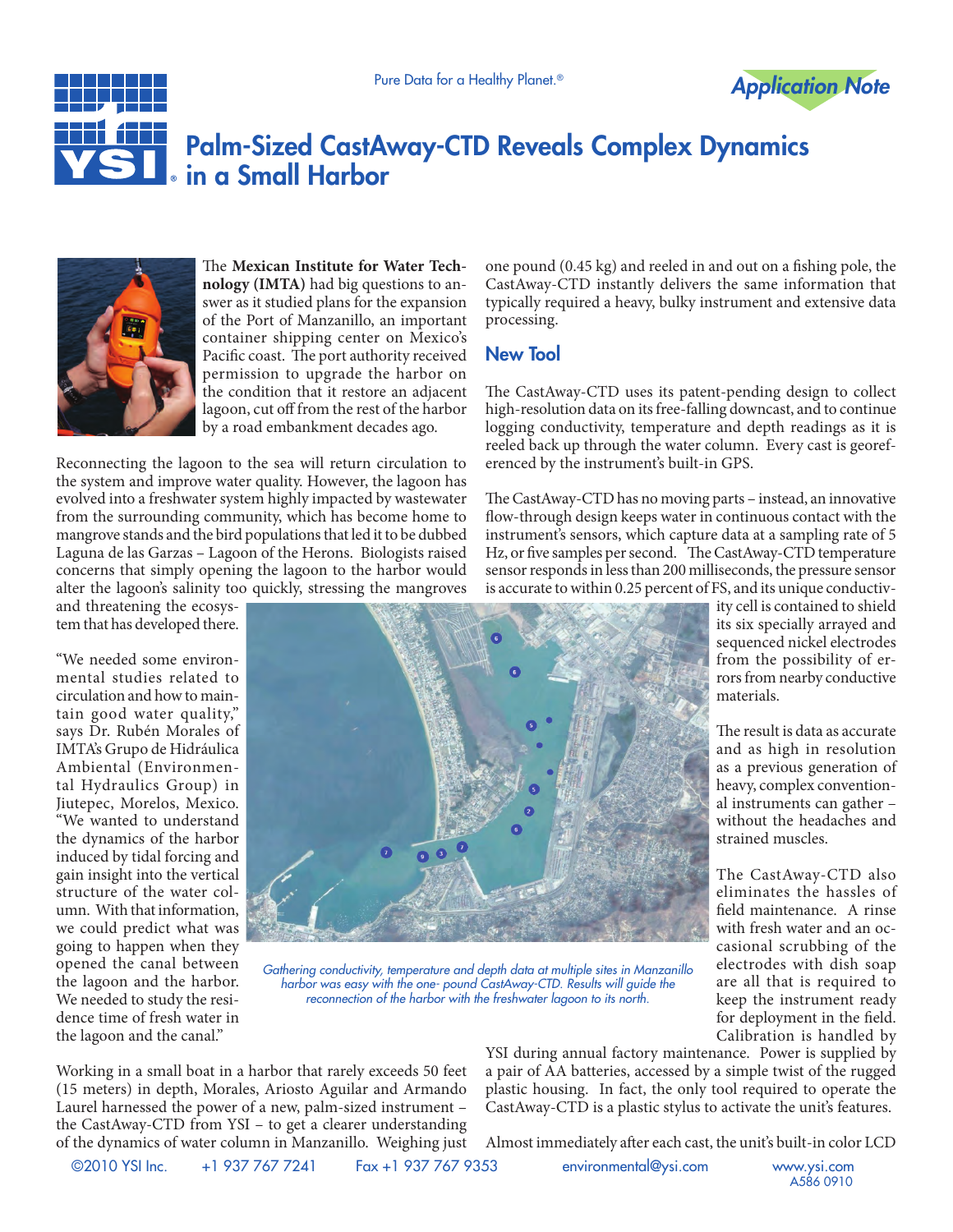





*Compact and lightweight, the CastAway-CTD is a perfect fit in a small boat used by (l to r) Hèctor Vèlez, Rubèn Morales, Armando Laurel (holding the CastAway), Josè Urquiza and a driver to study Manzanillo harbor.*

screen displays data points and graphs depicting conductivity and temperature versus depth – the measured parameters – as well as derived values for speed of sound and salinity. The instant feedback on the water column, allows users to adjust their sampling programs on the fly, doing additional casts or targeting specific areas or depths for further study.

"You can understand what's happening and you can say, 'I need more data' and cast again," Morales notes. "It's really incredible because we can even plan at which depth we should sample."

With the lightweight CastAway-CTD, doing another cast is simple and painless, especially compared to hauling a larger unit. "We probably did 50 percent more casts because it's so simple, you want to try it wherever you go," he says.

## Intuitive Software

After viewing data from each cast on the LCD screen of the CastAway-CTD, Morales and his colleagues used the unit's Bluetooth connection to upload data onto a computer running YSI's Windows-compatible CastAway-CTD software.

The convenience of a dedicated, wireless connection – no cords snaking around the boat, no pins and connectors to step on, no worries about compatibility or handshaking – was matched by the convenience of working with the intuitive software.

CastAway-CTD software plots every cast – georeferenced with GPS coordinates, time stamp and unit number – on an interactive map. With drag-and-drop functionality, users can group or compare data, creating tables and graphs with the click of a mouse.

"It's definitely very easy and very practical to see the plotting of the data," says Morales. He used CastAway-CTD software to view and graph the data from his fieldwork and publish it in his preliminary report. For further analysis, it is quick and convenient to export data from the CastAway-CTD to industry standard software packages such as Excel, Hypack and Matlab.

## Vertical Gradient

Morales and his team saw a significant lateral temperature gradient – two degrees C at 12 to 14 meters in depth – at the entrance to the harbor. Guided by data from the CastAway-CTD, they gathered current data with a SonTek acoustic Doppler profiler (ADP) to determine that water flows through Manzanillo harbor in different directions on either side of the thermocline (a two-layer flow).

"At the main entrance to the lagoon, there is a very strong lateral gradient, which is really important in the dynamics of the harbor," Morales reports. "Travel in the surface layer is toward the sea. At the same time, water in the lower layer is moving toward the



*Data from a CastAway-CTD revealed to Rubèn Morales and his team from the Mexican Institute for Water Technology (IMTA) a strong temperature gradient at the mouth of Manzanillo harbor, directing further exploration of the harbor's dynamics.*

port. Normally, it is thought that in small, semi-enclosed harbors the circulation is barotropic, but in the Manzanillo harbor, there is two-layer flow, which has been corroborated with the CastAway-CTD and a towed SonTek ADP. That's important to understanding residence time and the distribution of pollutants inside the port."

Identifying the temperature gradient in the water column illus-